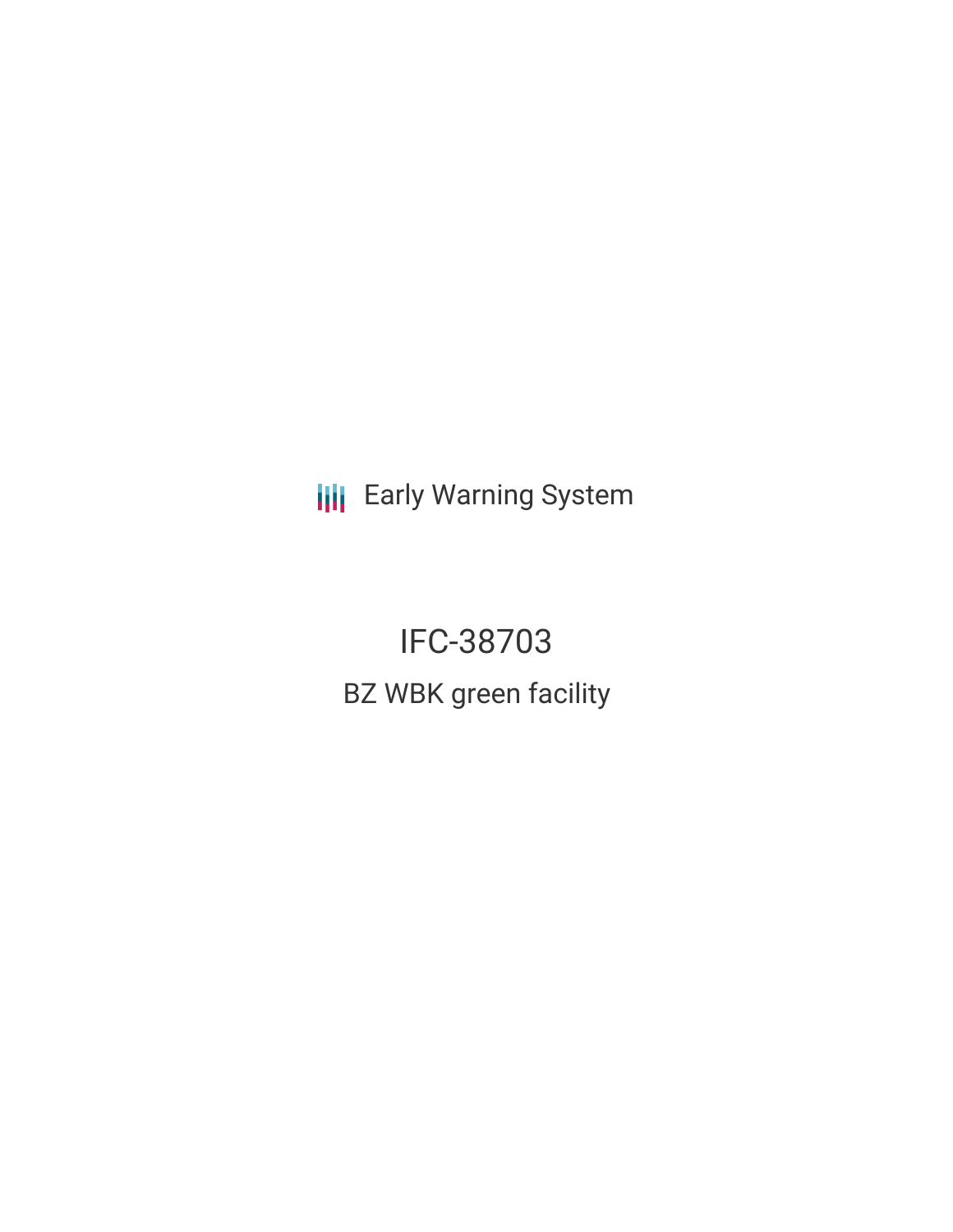## **Quick Facts**

| <b>Countries</b>               | Poland                                  |
|--------------------------------|-----------------------------------------|
| <b>Financial Institutions</b>  | International Finance Corporation (IFC) |
| <b>Status</b>                  | Approved                                |
| <b>Bank Risk Rating</b>        | FI                                      |
| <b>Voting Date</b>             | 2016-11-23                              |
| <b>Borrower</b>                | <b>BANK ZACHODNI WBK S A</b>            |
| <b>Sectors</b>                 | Finance                                 |
| <b>Investment Type(s)</b>      | Loan                                    |
| <b>Investment Amount (USD)</b> | \$150.00 million                        |
| <b>Loan Amount (USD)</b>       | \$150.00 million                        |
| <b>Project Cost (USD)</b>      | \$150,00 million                        |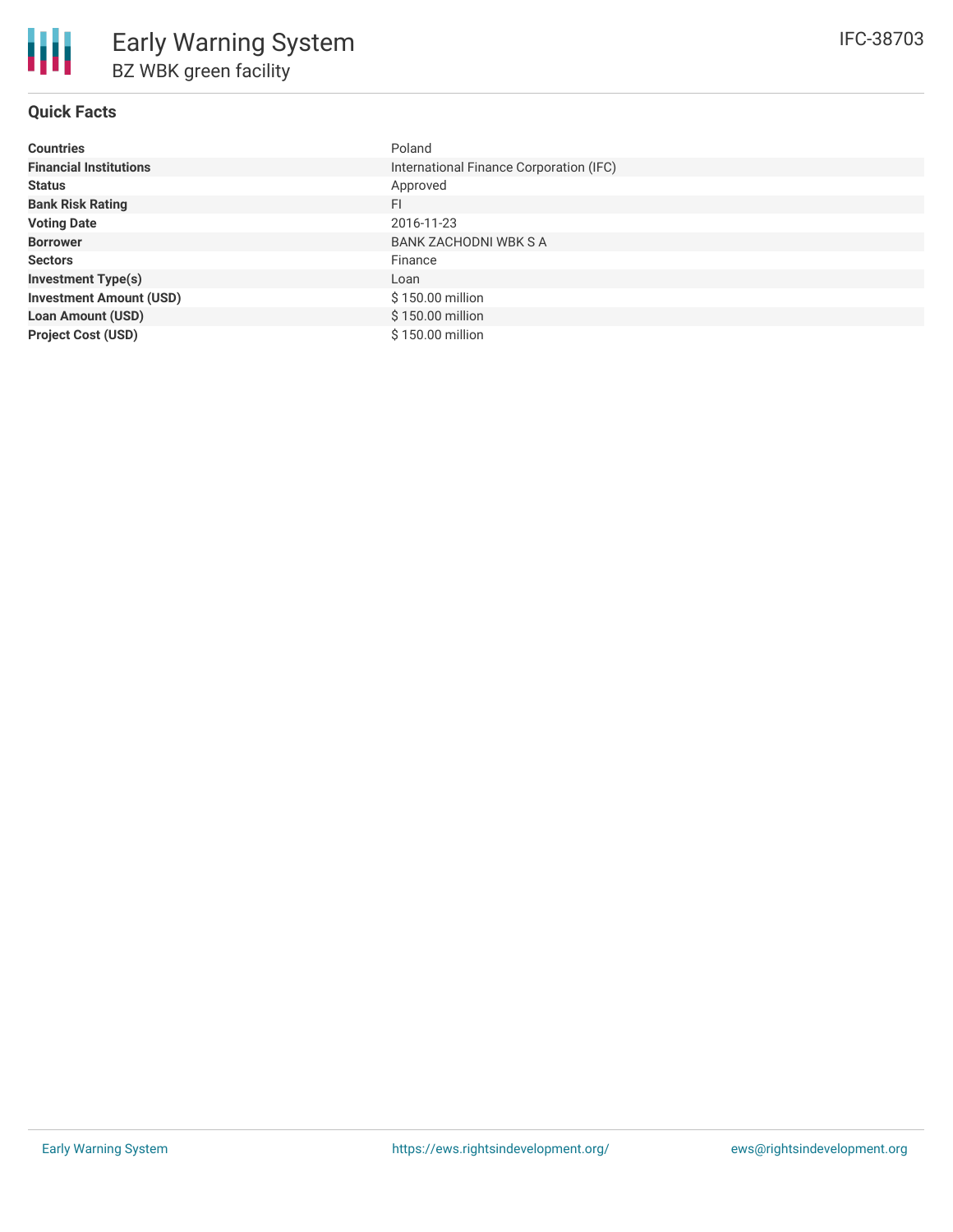

## **Project Description**

According to IFC website, the project supports Bank Zachodni WBK S.A. with a debt facility which will be earmarked for green projects in Poland including renewable energy, energy efficiency, water efficiency, and green buildings. The objective of the Project is to strengthen green lending in Poland. With this facility, BZ WBK can become one of the leading banks in Poland in this rapidly developing segment due to its good financial position, IFC's support in helping to develop green strategy, sound outreach to local companies, and global name/expertise of Santander Group.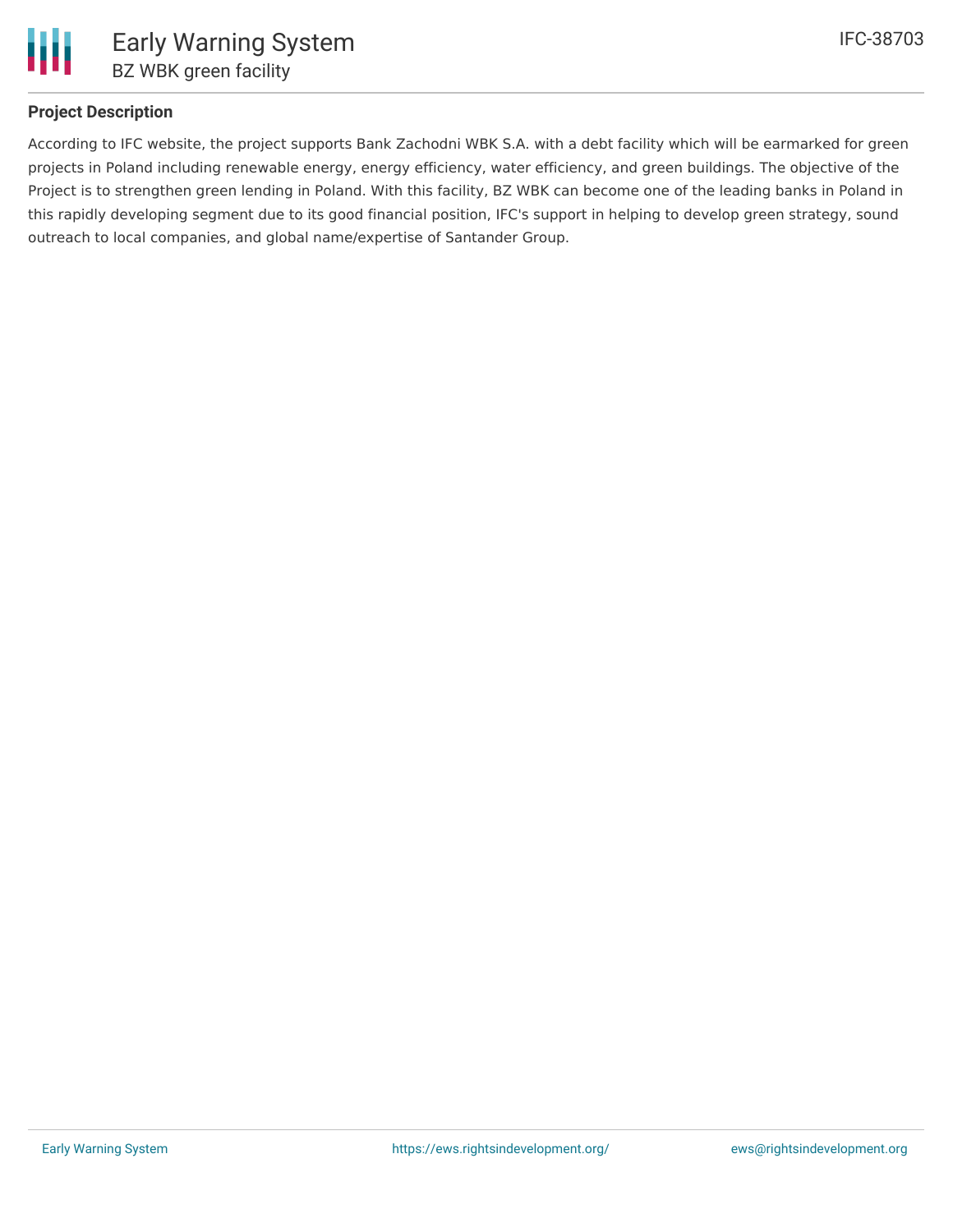#### **Investment Description**

• International Finance Corporation (IFC)

BZ WBK is the third largest bank in Poland by assets, offering all types of banking services across the entire country's territory. It was established as a result of a merger between Bank Zachodni S.A. with Wielkopolski Bank Kredytowy S.A. in 2001, when the combined Bank's shares debuted on the Warsaw Stock Exchange. The Bank is currently 70% owned by Santander Spain, with the remaining 30% as free-float.

Banco Santander started operations in 1857 and is the largest bank in Spain and rated number 18 in the world by assets.

#### **Financial Intermediary**

Financial Intermediary: A commercial bank or financial institution that receives funds from a development bank. A financial intermediary then lends these funds to their clients (private actors) in the form of loans, bonds, guarantees and equity shares. Financial intermediaries include insurance, pension and equity funds. The direct financial relationship is between the development bank and the financial intermediary.

BZ WBK [Leasing](file:///actor/845/) S.A. (Financial Intermediary)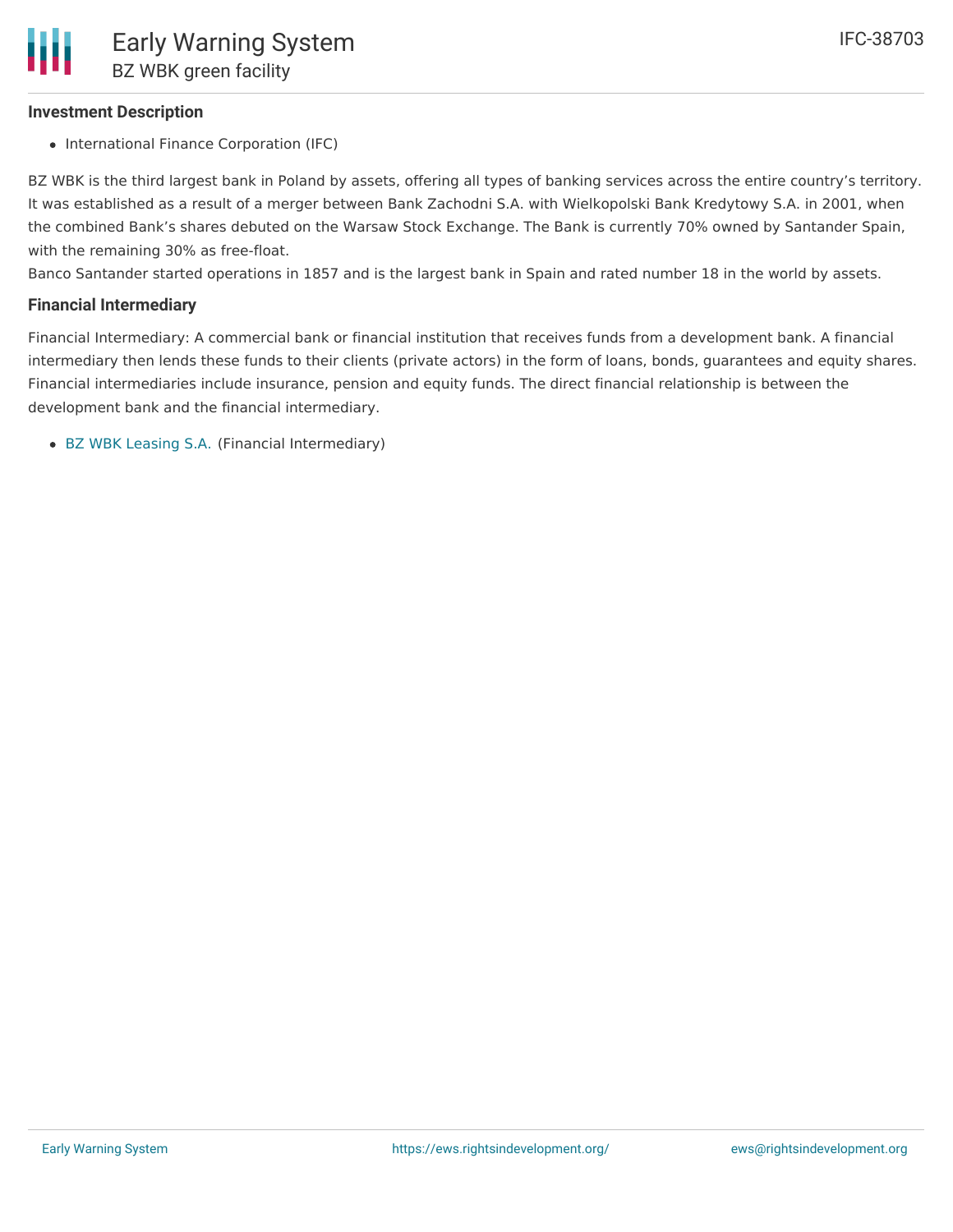

### **Private Actors Description**

BZ WBK is the third largest bank in Poland by assets, offering all types of banking services across the entire country's territory. It was established as a result of a merger between Bank Zachodni S.A. with Wielkopolski Bank Kredytowy S.A. in 2001, when the combined Bank's shares debuted on the Warsaw Stock Exchange. The Bank is currently 70% owned by Santander Spain, with the remaining 30% as free-float.

Banco Santander started operations in 1857 and is the largest bank in Spain and rated number 18 in the world by assets.